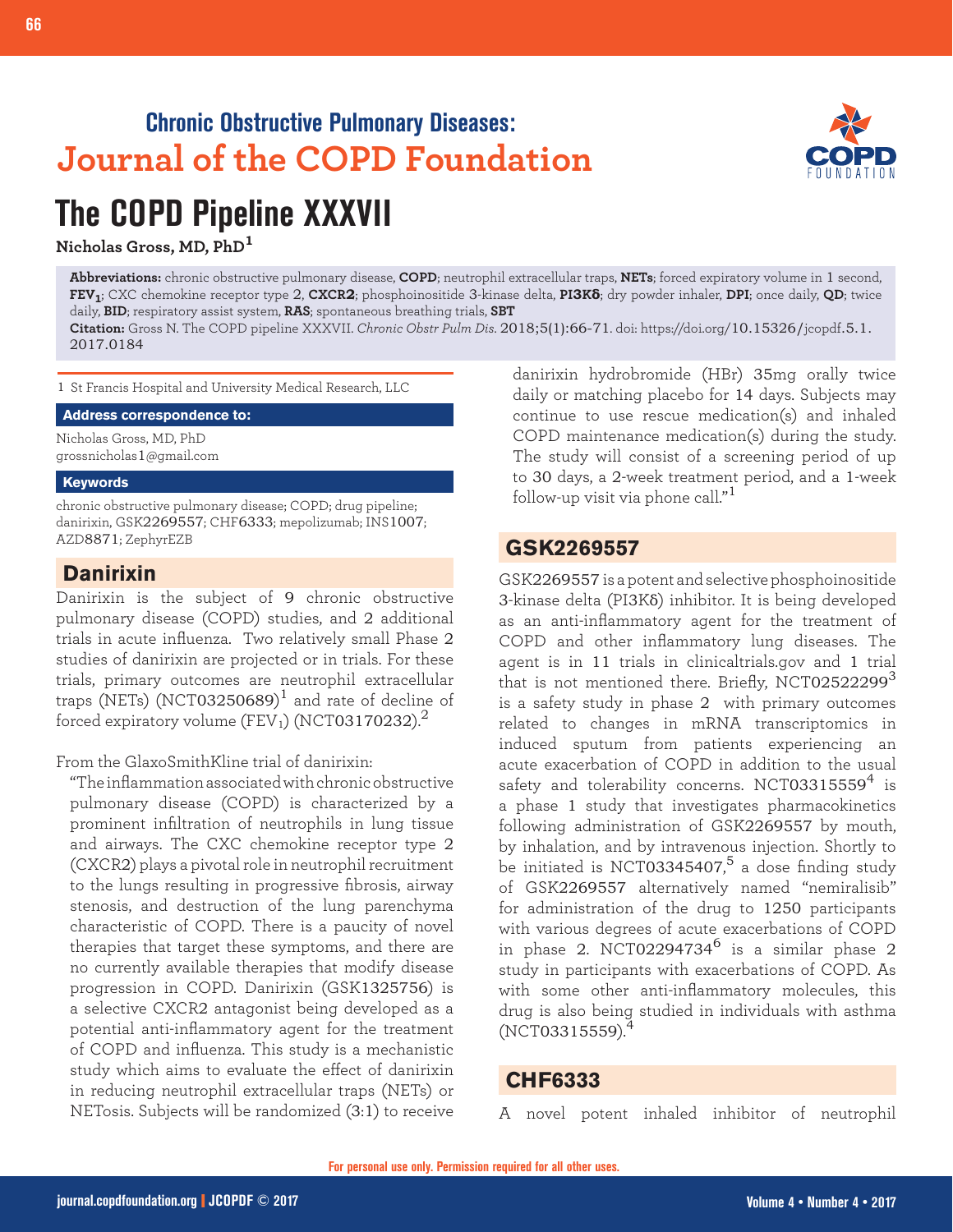elastase study will investigate the safety, tolerability and pharmacokinetics of single and repeat doses of CHF6333 in 72 healthy males (NCT03056326)<sup>7</sup> the trial is in phase  $1.^{\rm 7,8}$ 

### **Ellipta Dry Powder Inhaler**

Per clinicaltrials.gov:

"A randomized, cross over study aims to find out the benefits of delivering triple therapy using a single ELLIPTA® dry powder inhaler (DPI) (fixed-dose combination triple therapy) versus delivering triple therapy using Ellipta Dry Powder with two different types of inhalers (open triple therapy) including DISKUS® with HandiHaler® to subjects with COPD. Correct inhaler use, critical errors and performance attributes will also be assessed. Approximately 240 subjects with COPD will be randomized in the study. The study will be conducted in 3 visits and will be completed in approximately 56 days. At Visit 1 (Day 1) and Visit 2 (Day 28) subjects will be randomized to receive a placebo ELLIPTA inhaler once daily (QD) or a placebo DISKUS twice daily (BID) with placebo Handhaler QD inhaler in 1:1 ratio in a crossover manner for the study period (28 days for each period). At Visit 3 (Day 56), subjects will be asked to complete preference questionnaire 1 or 2. There will be no active treatment and subjects will continue to take their own prescribed COPD maintenance and rescue medication during the entire study period. ELLIPTA and DISKUS are the registered trademarks of GlaxoSmithKline group of companies. Handhaler is the registered trademark of Boehringer Ingelheim group of companies"  $(NCT03227445)$ .

#### **INS1007**

INS1007 is a product of Insmed Incorporated. Their product is an oral agent for non-cystic fibrosis bronchiectasis, now in phase 2. A novel agent, it is described as "an oral reversible inhibitor of dipeptidyl peptidase 1 (DPP1), [an] enzyme that catalyzes the activation of neutrophil serine proteases, which play a key role in the pathology of chronic inflammatory lung diseases such as non-cystic fibrosis."10,11,12 The primary outcome is "time to first pulmonary acute exacerbation" (NCT03218917). $^{13}$  A total of 240 adult individuals will be enrolled and studied in a randomized controlled trial for 24 weeks <sup>13</sup>

### **Another Triple?**

Hard on the heels of the Food and Drug Administration approval of GlaxoSmithKline's triple Trelegy Ellipta, approved this September, comes Boehringer-Ingleheim with a phase 4 trial of a fixed combination of a corticosteroid and Stiolto Respimat, their olodaterol/ tiotropium(NCT03265145). $14$ <sup>1</sup>A total of 3200 COPD individuals who are "not controlled on current therapy" will be enrolled into a 12-week study lasting 12 months. The primary outcome will be time to first acute exacerbation.<sup>14</sup>

#### **Mepolizumab for COPD?**

Having succeeded with mepolizumab (as Nucala) for asthma, GlaxoSmithKline is looking to explore and possibly develop that drug as a therapy for COPD.<sup>15</sup> Mepolizumab recognizes and blocks interleukin-5. The aim has been to reduce the incidence of acute exacerbations in patients who exacerbate despite regular use of triple drug inhaled therapy which proved positive (*p*<0.036) in one of 2 phase-3 studies, an elevated blood or sputum eosinophil count being a relevant factor (NCT02105961).<sup>15,16</sup> The outcome, whether the drug is used and in which patients it might be used, is considered uncertain as yet. Other pharmaceutical companies are considering whether to go for a similar monoclonal that addresses airways inflammatory disorders.

#### **Targeted Lung Denervation**

The Discovery TLD registry is a multicenter, prospective, single-arm post-market release study designed to record the clinical outcomes of Targeted Lung Denervation (TLD), using the CE-marked Nuvaira™ Lung Denervation System, in a subset of its CE-marked approved indication. This study is being conducted in Europe (NCT03213080).<sup>17</sup> According to Nurvaira, "the one-time non-surgical procedure involves passing a special catheter through a bronchoscope into the lungs. The catheter delivers radiofrequency (RF) energy to the nerves located on the outside of the airways. Once the energy has been delivered, the catheter and bronchoscope are removed. The procedure takes about one hour."18 A total of 200 individuals with severe COPD will be enrolled. The primary outcome will be the change in quality of life as measured by the St George's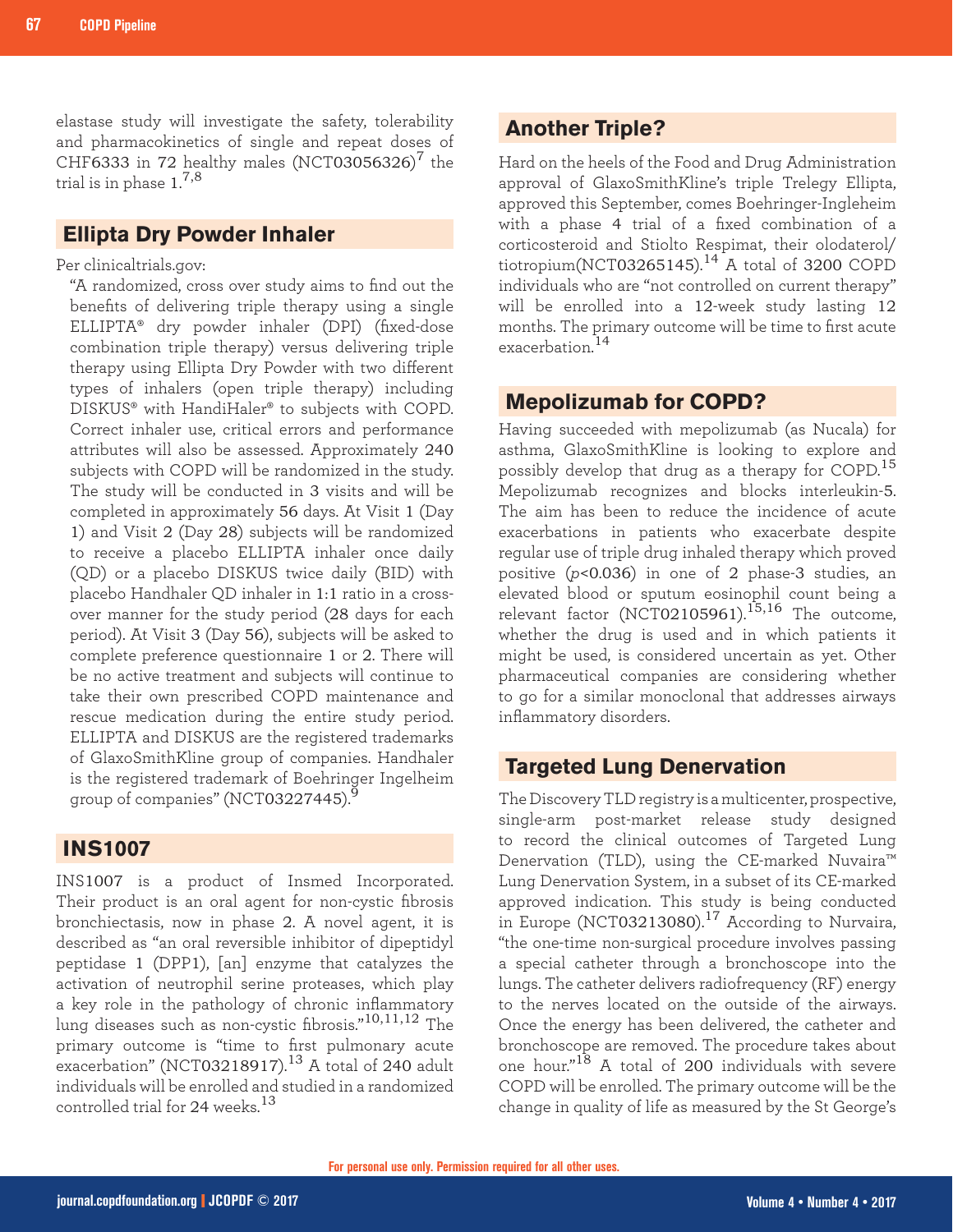Respiratory Questionnaire at 6, 12 and 24 months.<sup>17</sup>

#### **CO2 Removal with the Hemolung Respiratory Assist System**

According to clinicaltrials.gov, a new study will evaluate: "the safety and efficacy of using the Hemolung respiratory assist system (RAS) to provide low-flow extracorporeal carbon dioxide removal (ECCO2R) as an alternative or adjunct to invasive mechanical ventilation for patients who require respiratory support due to an acute exacerbation of COPD. It is hypothesized that the Hemolung RAS can be safely used to avoid or reduce time on invasive mechanical ventilation compared to COPD patients treated with standard-of-care mechanical ventilation alone (NCT03255057)."<sup>19</sup>

A total of 500 eligible patients will be randomized to receive lung support with either the Hemolung RAS plus standard-of-care mechanical ventilation, or standard-of-care mechanical ventilation alone. The primary outcome is ventilator-free days at 60 days from randomization. A secondary outcome will be the inhospital mortality.<sup>19</sup>

#### **A Study to Test the Vaccine**

Non-typeable Hemophilus influenza and Moraxella catarrhalis are 2 frequent causes of respiratory infections. A vaccine against these organisms has been developed by GlaxoSmithKline. The present study evaluating GSK3277511A aims to investigate the efficacy of the vaccine(NCT03281876).<sup>20</sup> A total of 600 patients aged 40 to 80 years with a history of acute exacerbations of COPD will receive 2 doses of the investigational vaccine or placebo intramuscularly. The primary outcomes will include the frequency of acute exacerbations and the immune response.

#### **AZD8871**

AZD8871 is AstraZeneca's bifunctional molecule that combines long-acting anticholinergic and betaadrenergic functions, a muscarinic receptor antagonist and beta2-adrenoceptor. Delivered as a dry powder, it completed a phase 1 trial last year and now, in its 4th trial, is conducting a phase 2 trial in Japan. Twentyfour healthy participants, aged 20 to 55 years, will

participate in receiving active or placebo dry powder inhalations (NCT03159442). $^{21}$  Three other trials of the same molecule have already been completed in phase 1, namely NCT02971293, NCT02814656, and NCT02573155. One expects that, if AZD8871 is successful, it will be paired with an inhaled steroid resulting in another triple. There are 9 co-primary outcomes that mostly deal with safety and tolerability. $^{21}$ 

#### **CHF5993**

CHF5993, a Chiesi product, aims to evaluate the effect of inhaled extra fine metered-dose inhalation, monitoring the resulting airway volumes and airways resistance by functional respiratory imaging, in COPD patients (NCT03268226).<sup>22</sup> The study is a single arm phase 3 trial of the fixed combination of beclomethasone dipropionate, formoterol fumarate and glycopyrrhonium. A total of 30 participants with  $FEV<sub>1</sub>$ below 50% will be enrolled.

### **Phrenic Nerve Stimulator for Diaphragm Pacing**

Clinical trial, NCT03107949, is described as "a therapy to recondition and strengthen the diaphragm of patients who have been intubated and invasively mechanically ventilated for > or = to7 days, have failed 2 or more spontaneous breathing trials (SBT), and were not hypervolemic during the latest SBT."<sup>23</sup> A total of 15 individuals will be studied. The primary outcome will be evidence of phrenic nerve stimulation and activity among other outcomes.

#### **Zephyr EZB**

Zephyr EZB is a valve that is being tested for its efficacy in COPD individuals with homogeneous emphysema, a treatment that typically responds only in patients with heterogeneous emphysema. Per the clinicaltrials.gov description:

"The aim of this prospective, randomized, controlled, one-way crossover study is to assess and compare the efficacy of the Zephyr endobronchial valves versus Standard of Care (SoC) in patients suffering from COPD with homogeneous emphysema. Patients will be followed for 12 months after randomization and valve placement. Patients in the SoC arm will crossover to the EBV treatment arm after the 6-month visit and will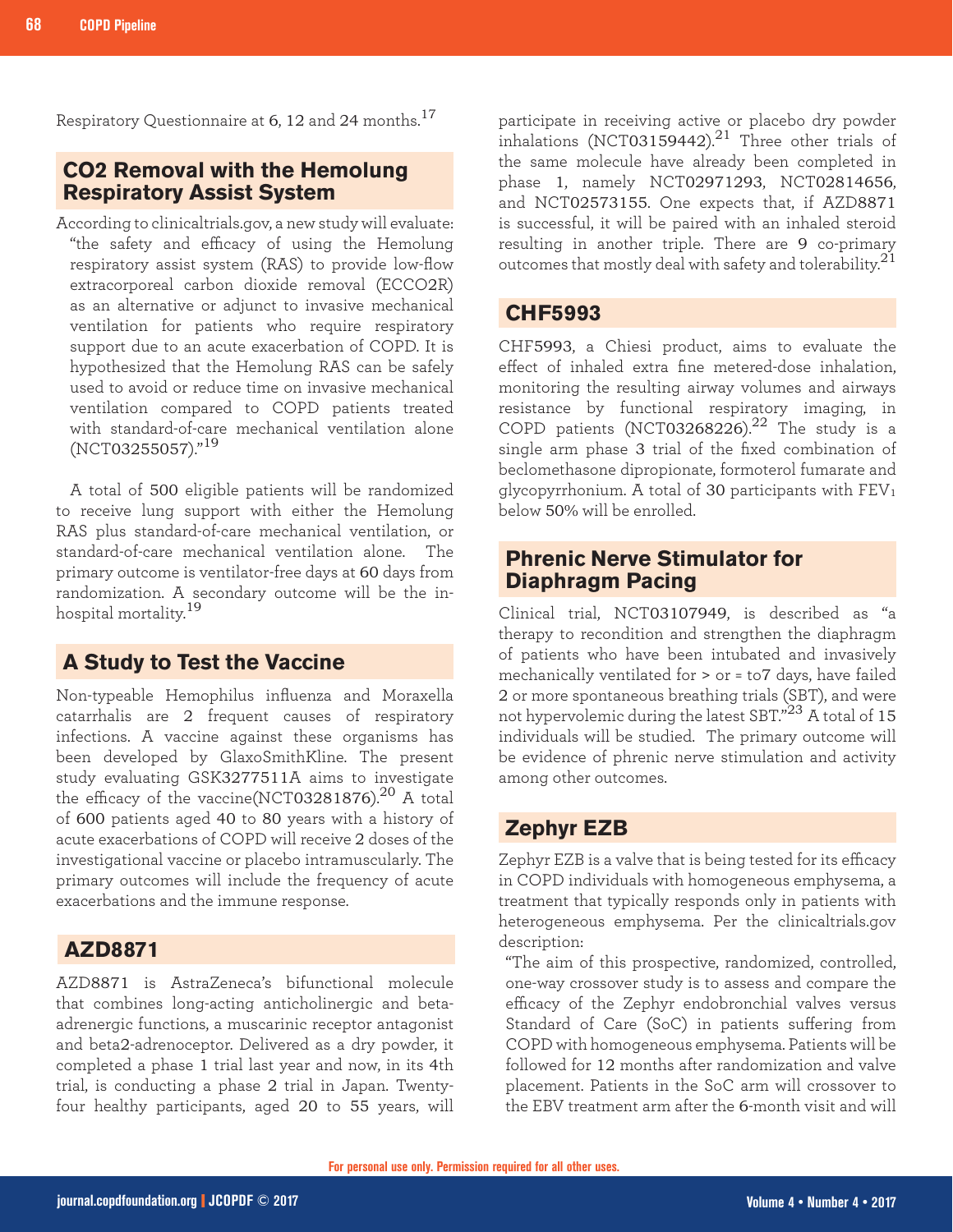be followed up for 6 additional months. The primary objective is the variation of  $FEV<sub>1</sub>$  between baseline and 3-month follow-up visit. The secondary objectives will include quality of life, exercise capacity, dyspnea and safety outcomes(NCT02025205)."<sup>24</sup>

#### **PT010, PT009 and PT003**

The agents, PT010, PT009 and PT003 are, respectively, fixed combinations of budesonide/glycopyrronium/ formoterol (a triple), budesonide/formoterol, and glycopyrronium/formoterol. A phase 3 study aims to assess the safety and tolerability of each combination in individuals with moderate to very severe COPD. Primary outcomes are bone mineral density and lens opacity (NCT03313570). $25$  A total of 500 patients will each receive one of the above combinations for

52 weeks. Pearl (who sold the above triple, PTO10, to AstraZeneca) is also studying the same fixed triple combination with the primary outcomes being plasma concentration of the maximum concentration and area under the curve following the treatment with and without oral charcoal (NCT03311373).<sup>26</sup>

#### **Acknowledgements**

Many of the items in this report are due to the generous support of Johan Karlberg MD PhD via his e-publication Clinical Trials Magnifier Weekly. I am grateful to Dr. Scott Caveney for his review and correction of some GSK items.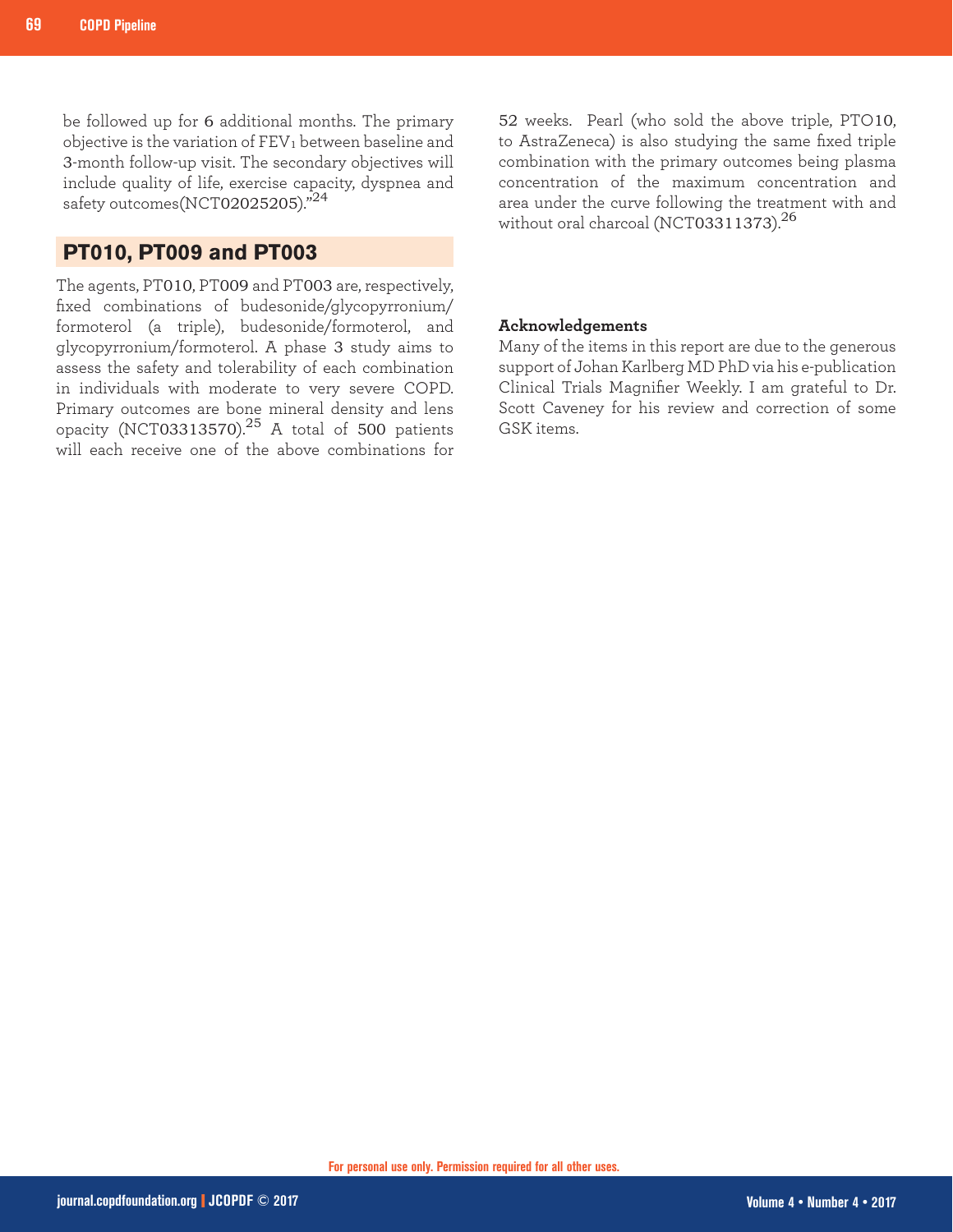#### **References**

- 1. National Institutes of Health. Randomized study evaluating the effect of danirixin on neutrophil extracellular traps (NETS) in chronic obstructive pulmonary disease (COPD). Clinicaltrials. gov website. https://clinicaltrials.gov/ct2/show/NCT03250689 Published August 2017. Updated November 2017. Accessed January 2018.
- 2. National Institutes of Health. A pilot study of danirixin for disease progression in chronic obstructive pulmonary disease (COPD). Clinicaltrials.gov website. https://clinicaltrials.gov/ct2/ show/NCT03170232. Published May 2017. Updated January 2018. Accessed January 2018.
- National Institutes of Health. A study to evaluate the safety, 3. efficacy and changes in induced sputum and blood biomarkers following daily repeat doses of inhaled GSK2269557 in chronic obstructive pulmonary disease (COPD) subjects with acute exacerbation. Clinicaltrials.gov website. https://clinicaltrials. gov/ct2/show/NCT02522299. Published August 2015. Updated December 2017. Accessed January 2018.
- 4. National Institutes of Health. Absorption & elimination of radiolabelled GSK2269557. Clinicaltrials.gov website. https:// clinicaltrials.gov/ct2/show/NCT03315559. Published October 2017. Updated November 2017. Accessed January 2018.
- National Institutes of Health. Dose finding study of nemiralisib 5. (GSK2269557) in subjects with an acute moderate or severe exacerbation of chronic obstructive pulmonary disease (COPD). Clinicaltrials.gov website. https://clinicaltrials.gov/ct2/show/ NCT03345407. Published November 2017. Updated January 2018. Accessed January 2018.
- 6. National Institutes of Health. An efficacy study of gsk2269557 added to standard care in subjects with an acute exacerbation of chronic obstructive pulmonary disease. Clinicaltrials.gov website. https://clinicaltrials.gov/ct2/show/NCT02294734. Published November 2014. Updated March 2017. Accessed January 2018.
- 7. National Institutes of Health. A study to investigate safety, tolerability and pharmacokinetics of single and repeat doses of CHF6333 in healthy subjects (CHF6333 FIH). Clinicaltrials. gov website. https://clinicaltrials.gov/ct2/show/NCT03056326. Published February 2017. Updated November 2017. Accessed January 2018.
- Carnini C, Brogin G, Patacchini R, et al. CHF6333: 8. Pharmacological and pharmacokinetic characterization of a novel potent inhaled inhibitor of neutrophil elastase. *Am J Resp Crit Care Med*. 2017;195: A4420
- 9. National Institutes of Health. Comparative study of Ellipta dry powder inhaler (DPI) versus diskus DPI used with handihaler DPI in subjects with chronic obstructive pulmonary disease (COPD). Clinicaltrials.gov. website. https://clinicaltrials. gov/ct2/show/NCT03227445. Published July 2017. Updated November 2017. Accessed January 2018.
- 10. Insmed Incorporated. INS1007-An investigational, novel oral reversible inhibitor of DDP1. Insmed website. http://www. insmed.com/about-ins1007/. Published 2018. Accessed January 2018.
- 11. Korkmaz B, Horwitze MS, Jenne DE, Gauthier F. Neutrophil elastase, proteinase 3, and cathepsin G as therapeutic targets in human disease. *Pharmacol Rev*. 2010;62(4):726-759.
- 12. Stockley R, De Soyza A, Gunawardena K, et al. Phase II study of a neutrophil elastase inhibitor (AZD9668) in patients with bronchiectasis. *Respir Med*. 2013;107(4):524-533.
- 13. National Institutes of Health. Assessment of INS1007 in subjects with non-cystic fibrosis bronchiectasis.Clinicaltrials. gov website. https://clinicaltrials.gov/ct2/show/NCT03218917. Published July 2017. Updated August 2017. Accessed January 2018.
- 14. National Institutes of Health. Assessment in a real world setting of the effect of inhaled steroid-based triple therapy versus the combination of tiotropium and olodaterol on reducing chronic obstructive pulmonary disease (COPD) exacerbations [AIRWISE]. Clinicaltrials.gov website. https://clinicaltrials. gov/ct2/show/NCT03265145. Published August 2017. Updated December 2017. Accessed January 2018.
- 15. Carroll J. Struggling in R&D, GSK lines up an FDA pitch on COPD with mixed data. *Endpoints News*. September 12, 2017. https://endpts.com Accessed January 2018.
- 16. National Institutes of Health. Efficacy and safety of mepolizumab as an add-on treatment in chronic obstructive pulmonary disease (COPD). Clinicaltrials.com website. https://clinicaltrials. gov/ct2/show/NCT02105961. Published April 2014. Updated September 2017. Accessed January 2017.
- 17. National Institutes of Health. Discovery of the impact of targeted lung denervation (TLD) on the severe and very severe COPD population (DISCOVER TLD). Clinicaltrials.gov website. https://clinicaltrials.gov/ct2/show/NCT03213080. Published July 2017. Updated November 2017. Accessed January 2018.
- 18. Nuvaira Inc. Nuvaira-The procedure. Nuvaira website.https:// www.nuvaira.com/the-procedure/ Published 2017. Accessed January 2018.
- 19. National Institutes of Health. Extracorporeal CO2 removal with the Hemolung RAS for mechanical ventilation avoidance during acute exacerbation of COPD (VENT-AVOID). Clinicaltrials.gov website. https://clinicaltrials.gov/ct2/show/NCT03255057?ter m=Hemolung+RAS&rank=2. Published August 2017. Updated October 2017. Accessed January 2018.
- 20. National Institutes of Health. A study to test if the vaccine is working well in chronic obstructive pulmonary disease (COPD) patients aged 40 to 80 years old to reduce episodes of worsening symptoms and to gather further information on safety and immune response. Clinicaltrials.gov website. https://clinicaltrials.gov/ct2/show/NCT03281876. Published September 2017. Accessed January 2018.

**For personal use only. Permission required for all other uses.**